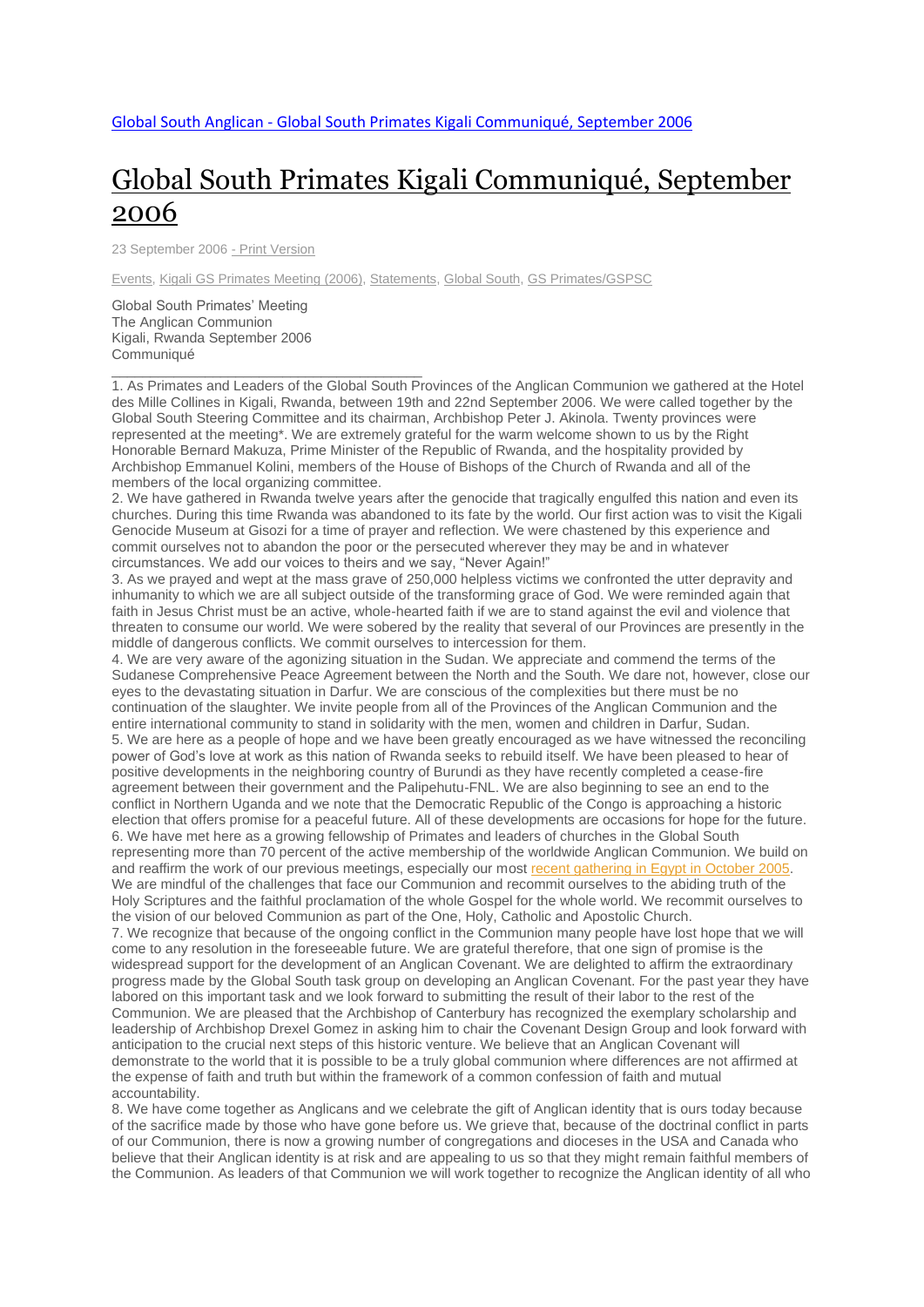receive, hold and maintain the Scriptures as the Word of God written and who seek to live in godly fellowship within our historic ordering.

9. We deeply regret that, at its most recent General Convention, The Episcopal Church gave no clear embrace of the minimal recommendations of the Windsor Report. We observe that a number of the resolutions adopted by the Convention were actually contrary to the Windsor Report. We are further dismayed to note that their newly elected Presiding Bishop also holds to a position on human sexuality – not to mention other controversial views – in direct contradiction of Lambeth 1.10 and the historic teaching of the Church. The actions and decisions of the General Convention raise profound questions on the nature of Anglican identity across the entire Communion. 10. We are, however, greatly encouraged by the continued faithfulness of the Network Dioceses and all of the other congregations and communities of faithful Anglicans in North America. In addition, we commend the members of the Anglican Network in Canada for their commitment to historic, biblical faith and practice. We value their courage and consistent witness. We are also pleased by the emergence of a wider circle of 'Windsor Dioceses' and urge all of them to walk more closely together and deliberately work towards the unity that Christ enjoins. We are aware that a growing number of congregations are receiving oversight from dioceses in the Global South and in recent days we have received requests to provide Alternative Primatial Oversight for a number of dioceses. This is an unprecedented situation in our Communion that has not been helped by the slow response from the Panel of Reference. After a great deal of prayer and deliberation, and in order to support these faithful Anglican dioceses and parishes, we have come to agreement on the following actions:

*a. We have asked the Global South Steering Committee to meet with the leadership of the dioceses requesting Alternative Primatial Oversight, in consultation with the Archbishop of Canterbury, the Network and the 'Windsor Dioceses', to investigate their appeal in greater detail and to develop a proposal identifying the ways by which the requested Primatial oversight can be adequately provided.*

*b. At the next meeting of the Primates in February 2007 some of us will not be able to recognize Katharine*  Jefferts Schori as a Primate at the table with us. Others will be in impaired communion with her as a *representative of The Episcopal Church. Since she cannot represent those dioceses and congregations who are abiding by the teaching of the Communion we propose that another bishop, chosen by these dioceses, be present at the meeting so that we might listen to their voices during our deliberations.*

*c. We are convinced that the time has now come to take initial steps towards the formation of what will be recognized as a separate ecclesiastical structure of the Anglican Communion in the USA. We have asked the Global South Steering Committee to develop such a proposal in consultation with the appropriate instruments of unity of the Communion. We understand the serious implications of this determination. We believe that we would be failing in our apostolic witness if we do not make this provision for those who hold firmly to a commitment to historic Anglican faith.*

11. While we are concerned about the challenges facing our Anglican structures we are also very much aware that these issues can be a distraction from the work of the Gospel. At our meeting in Kigali we invested a great deal of our time on the day-to-day challenges that confront our various Churches including poverty eradication, HIV/AIDS, peace building and church planting. We were enormously encouraged by the reports of growth and vitality in the many different settings where we live and serve.

#### 12. We received a

preliminary report from the [Theological](http://www.globalsouthanglican.org/index.php/comments/global_south_anglican_theological_formation_and_education_task_force_kigali/) Formation and Education (TFE) Task Force

. We were pleased to hear of their plans to provide opportunities for theological formation from the most basic catechism to graduate level training for new and existing Anglican leaders. We request that all Global South provinces share their existing Catechisms and other educational resources with the TFE Task Force for mutual enrichment. We were pleased by their determination to network with other theological institutions and theologians in the Global South as well as with scholars and seminaries who share a similar vision for theological education that is faithful to Scripture and tradition.

13. We were blessed by the presence of a number of Economic Officers (Advisors) from around the Communion. Their determination to find creative ways to offer means of

### Economic [Empowerment<](http://www.globalsouthanglican.org/index.php/comments/global_south_economic_empowerment_track_summary_statement_kigali_september/)

at various levels throughout the provinces of the Global South was an inspiration to all of us and resulted in the issuing of a separate summary statement. We note especially their

## proposed Ethical [Economic](http://www.globalsouthanglican.org/index.php/comments/ethical_economic_and_financial_covenant_global_south_primates_kigali_septem/) and Financial Covenant

that we adopted as Primates and commended for adoption at all levels of our Provinces. We were impressed by their vision and fully support their proposal to convene an Economic Empowerment consultation in 2007 with participation invited from every Global South Province. 14. We received '

The Road to [Lambeth](http://www.globalsouthanglican.org/index.php/comments/the_road_to_lambeth_presented_at_capa/)